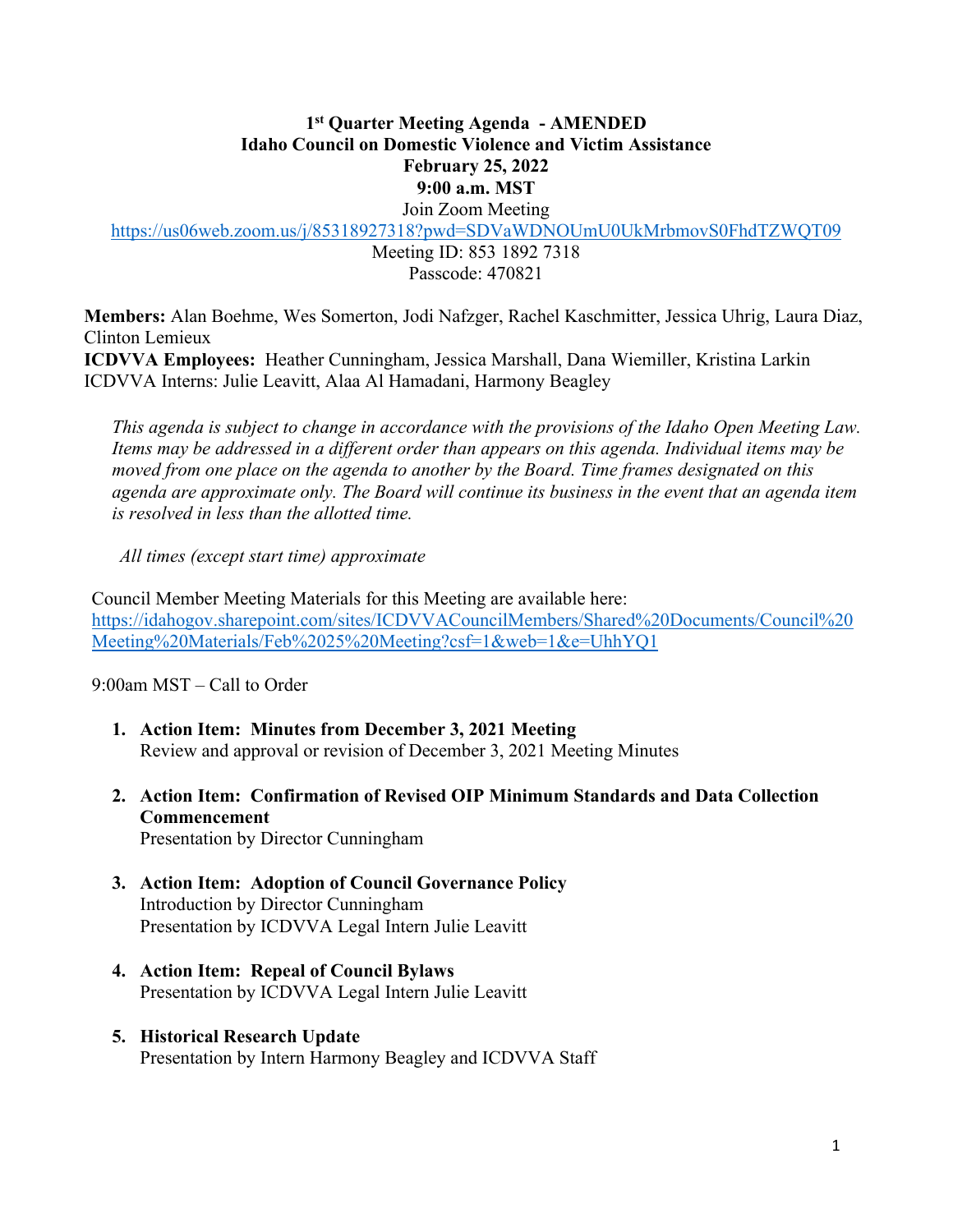#### **6. Action Item: Adoption of Strategic Plan**

Presentation by Director Cunningham The draft strategic plan was open for public comment starting February 1. Summary of any comments received; Council discussion and vote.

10:30 a.m. Mid-Morning Break (15 minutes)

- **7. Statewide & Regional Historical Victimization Data**  Presentation by ICDVVA Criminal Justice Intern Alaa Al Hamadani & Research Analyst Jessica Marshall
- **8. Report: First 6 Months of Housing and Counseling Demand Data**  Presentation by Research Analyst Jessica Marshall
- **9. Review of available uses for supplemental FVPSA funds**  Presentation by Director Cunningham and Council Discussion
- **10. Action Item: Caps on Subrecipient Workforce Benefits for FVPSA supplemental funds**  Presentation by ICDVVA Staff

# **11. Action Item: Approval of FY22 FVPSA Immediate Need Awards**

Presentation by Director Cunningham and Grants Supervisor Dana Wiemiller Applications were released Feb. 7th and close Feb. 22 for a funding period March – Sept 2022, pending legislative approval of supplemental FVPSA funds

# **12. Action Item: Approval of FY23 "Underserved" Definition**

Presentation by Director Cunningham and Research Analyst Jessica Marshall

#### **13. Safety & Resilience Conference Updates**

Presentation by Director Cunningham and Council Discussion Current planned keynotes and content, discuss live vs. virtual and the possibility of alternating between live and virtual formats in future years; conference app; open position for assistant

**14. BSU Contract: Emerging Issues Report Proposal, Victim Survey as of 10-1-22**  Presentation by Director Cunningham and Research Analyst Jessica Marshall

#### 12:00 MST/11:00am PST Mid-day Lunch Break *(1 hour)*

- **15. Funding Updates on Available Funds for Victim Services**  Presentation by Director Cunningham and Council Discussion
- **16. Action Item: FY23 Caps on Subrecipient Training, ED Salary**  Presentation by ICDVVA Staff
- **17. Action Item: FY23 Grant Application Review, Set Special Meeting, Release 4/1/22**  Presentation by ICDVVA Staff